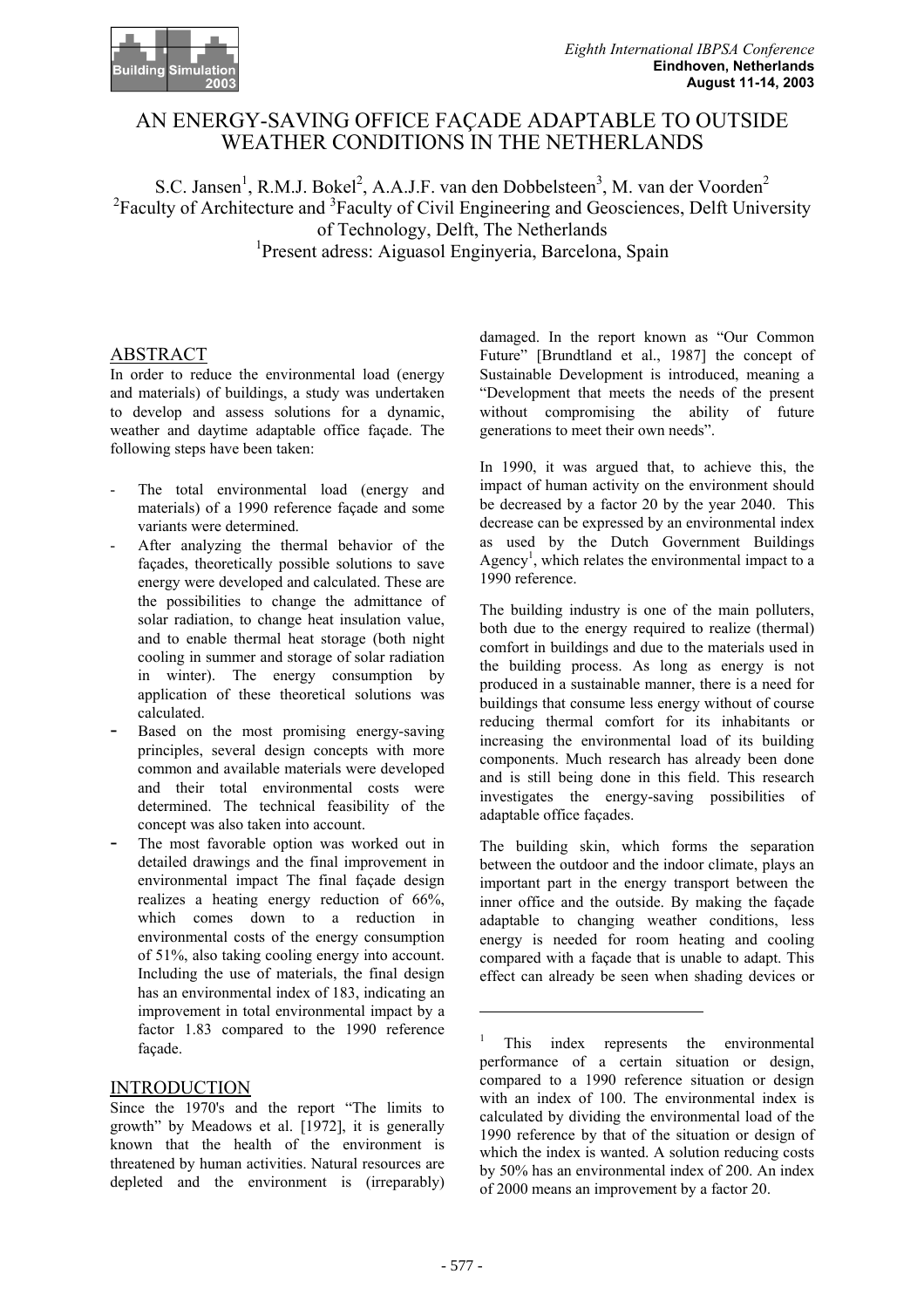openable windows are used. There are, however, more façade properties which influence the energy transport and which might thus have a - positive effect on energy consumption.

#### METHODOLOGY

In order to determine the energy demand, the façades were placed before a standard two-person office room. The computer software "Capsol" [Standaert, P., 1999] was used to simulate the dynamic heattransfer in the office room and the computer software "GreenCalc" [Linden, K. van der, Spiekman, M., Haas, M. & Koster, P., 1999] was used for the calculation of the environmental load (energy and building materials). GreenCalc translates environmental data from life cycle assessments (LCAs) into environmental costs. Environmental costs are costs that are necessary for the prevention and treatment of environmental damage.

#### SIMULATIONS

#### Reference façades

The reference façade, see Figure 1, is a façade that was generally used in 1990, see Dobbelsteen et al. [2002]. The façade consists of heavy parapet (60%) with an insulation value of 1.8  $m^2K/W$  and doubleglazing with a heat transmission coefficient (Uvalue) of 2.8  $W/m^2K$ . The reference office has an energy demand of 1310 kWh for heating and 86 kWh for cooling. Furthermore, a generally applied office façade from the SSO/SBR-publication 300 [Blankestijn, E.A. et al., 1994] with HR<sup>+</sup>-glass and an improved window frame was used as an additional reference.

#### Energy-saving façade concepts

Assessment of the theoretical optimal façades (not described here) showed that adaptable insulation and storage of solar radiation decrease the energy demand. Several design concepts were developed based on these principles, however, using more common and readily available materials than in the above mentioned theoretical study. To also comply with other requirements, the facade is divided into different parts: two transparent ones for daylight access and view, and two for storage of solar radiation (see Figure 1b). The thermal storage of solar radiation is realized

In the cooler season there is a time-period in which heating is required but no solar gain is available, this is mainly in the morning and in the evening. Additional insulation in the daylight and view parts is applied to decrease the loss of heat from the office room and thus decrease the time-period in which solar gain is necessary.

Three possibilities with which this additional insulation can be realized are: nighttime insulation by means of a roller blind, an additional sliding window or an additional cantilever panel made of transparent material (e.g. "Okalux"), see Table 1.

Figure 1: a. 1990 Reference façade and b. New energy saving façade



Table 1: Different variants for the insulation of the daylight and view opening



through either a sand-lime brick parapet or through an aluminum water-filled parapet behind a transparent insulation material (e.g. "Okalux"). Sandlime brick is chosen for its relatively large heat capacity combined with a relatively small environmental load. As a storage medium, water has a relatively low environmental load and a large heat capacity.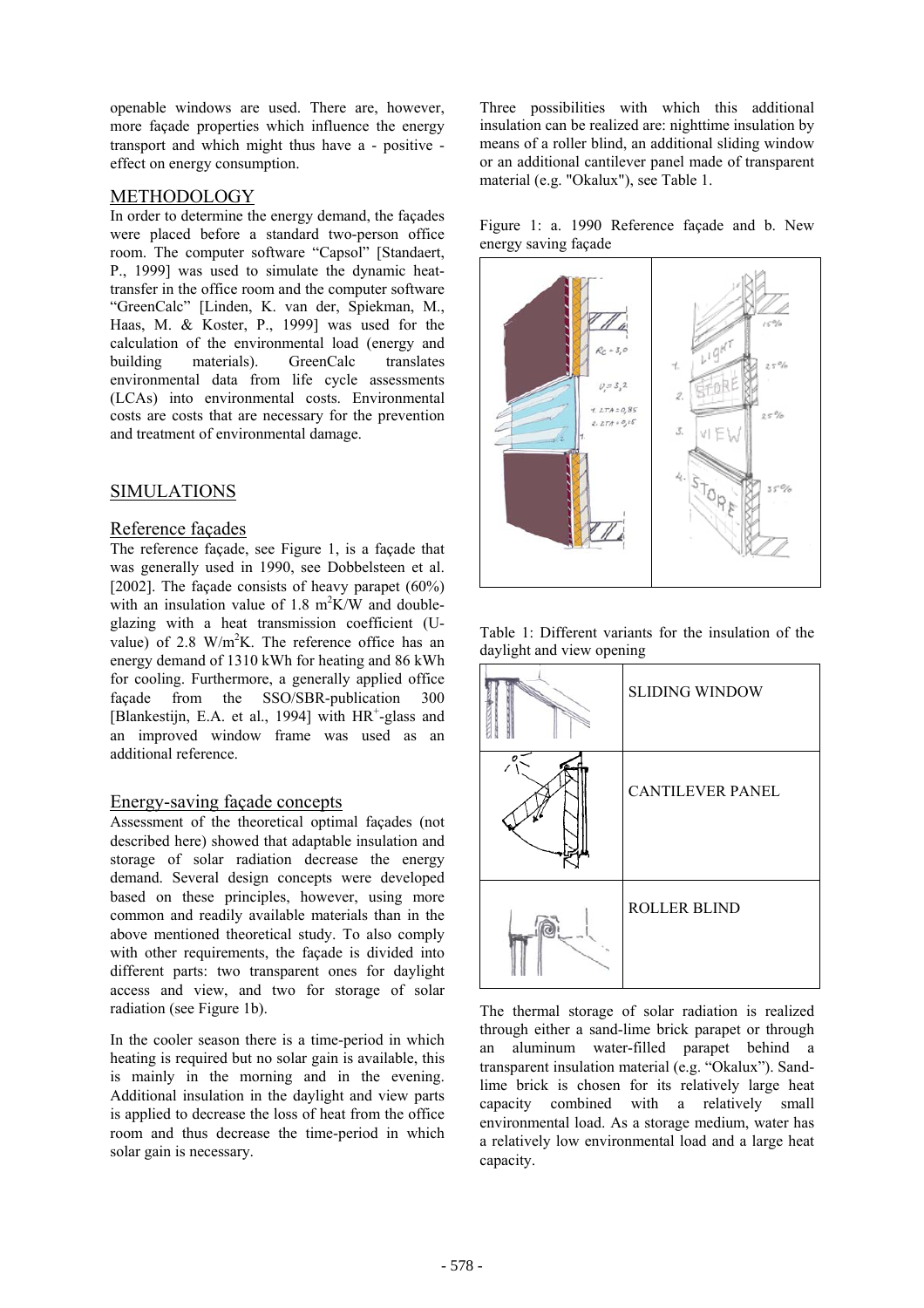The semi-transparent insulation material "Okalux" was chosen because it is often used with Trombewalls. It combines a relatively large solar gain with a high insulation value. Most transparent materials with a high insulation value usually have a lower solar gain. On the inside of the parapet, another removable insulating layer is applied. In this way the heat-flow from the parapet to the room can be controlled, see Figure 2. The removable insulation can be removed by means of a roller blind or by means of a cantilever panel. Thus, for storage of solar radiation, three variants are investigated, see Table 2.

Figure 2: Heat-storage in the winter (a. storage, b. release) Description of the office room



Table 2: Different variants for the parapet

|  | Lime-brick<br>heat-storage<br>wall with roller blind<br>insulation on the inside                |
|--|-------------------------------------------------------------------------------------------------|
|  | Water-filled heat-storage<br>wall with insulation<br>through cantilever panels<br>on the inside |
|  | Water-filled heat-storage<br>wall with roller blind<br>insulation on the inside                 |

Water with a phase-change material was not further investigated because Capsol is not equipped to calculate the energy demand for this material. Its performance as an energy storage material is not expected to be better than water; it will however require less space.

Aerogel, a very good insulating material, was not taken into account. Its possible energy-saving potential is as great as the energy-saving potential of the variant with optimal transmission, its environmental impact, however, is relatively great. The net environmental gain is therefore negative.

A façade in which the stored heat is transferred to the office space by controlled ventilation in order to decrease the energy demand is not investigated as the controlled ventilation demands additional energy.

As both the adaptable window insulation and the storage of solar radiation decrease the energy demand, a combination of both the adaptable window insulation (roller blind) and the storage of solar radiation (waterfilled & roller blind) is also investigated.

## METHOD

The office room used for energy demand calculations is the same office as described in the ISSO/SBR publication 300. It has a floor area of 21.30 square meters (see Table 4), an average thermal mass of 59 kg/m2 and is used by two employees with normal office equipment, resulting in an internal heat load of 35 W/m2. There is a minimum ventilation fold of two per hour and a maximum of 10 per hour. The minimum solar factor g (transmittance of solar radiation) of the window is 0.15, simulating good outside shading devices. The indoor thermal comfort requirements are determined with the help of Fanger's theory [Fanger, P.O., 1970] and are shown in Table 5.

Table 4: Dimensions of the reference office:

| Width           | 4.10 [m]                  |
|-----------------|---------------------------|
| Depth           | 5.20 [m]                  |
| Height          | 3.00 [m]                  |
| Façade area     | 13.50 [ $m2$ ]            |
| Floor area      | 21.30 $\rm{[m^2]}$        |
| Volume          | 64.00 $\lceil m^3 \rceil$ |
| Total wall area | 92.90 $\lceil m^2 \rceil$ |

Table 5: Target temperatures for the office space during office hours. Outside the office hours a minimum temperature of 15  $^{\circ}$ C is required.

|                        | minimum        | maximum        |
|------------------------|----------------|----------------|
| December, January,     | 18 °C          | 23 °C          |
| February               |                |                |
| March, April, October, | $19^{\circ}$ C | 24 °C          |
| November               |                |                |
| May, September         | 19 °C          | $25^{\circ}$ C |
| June, July, August     | 20 °C          | $25 \text{°C}$ |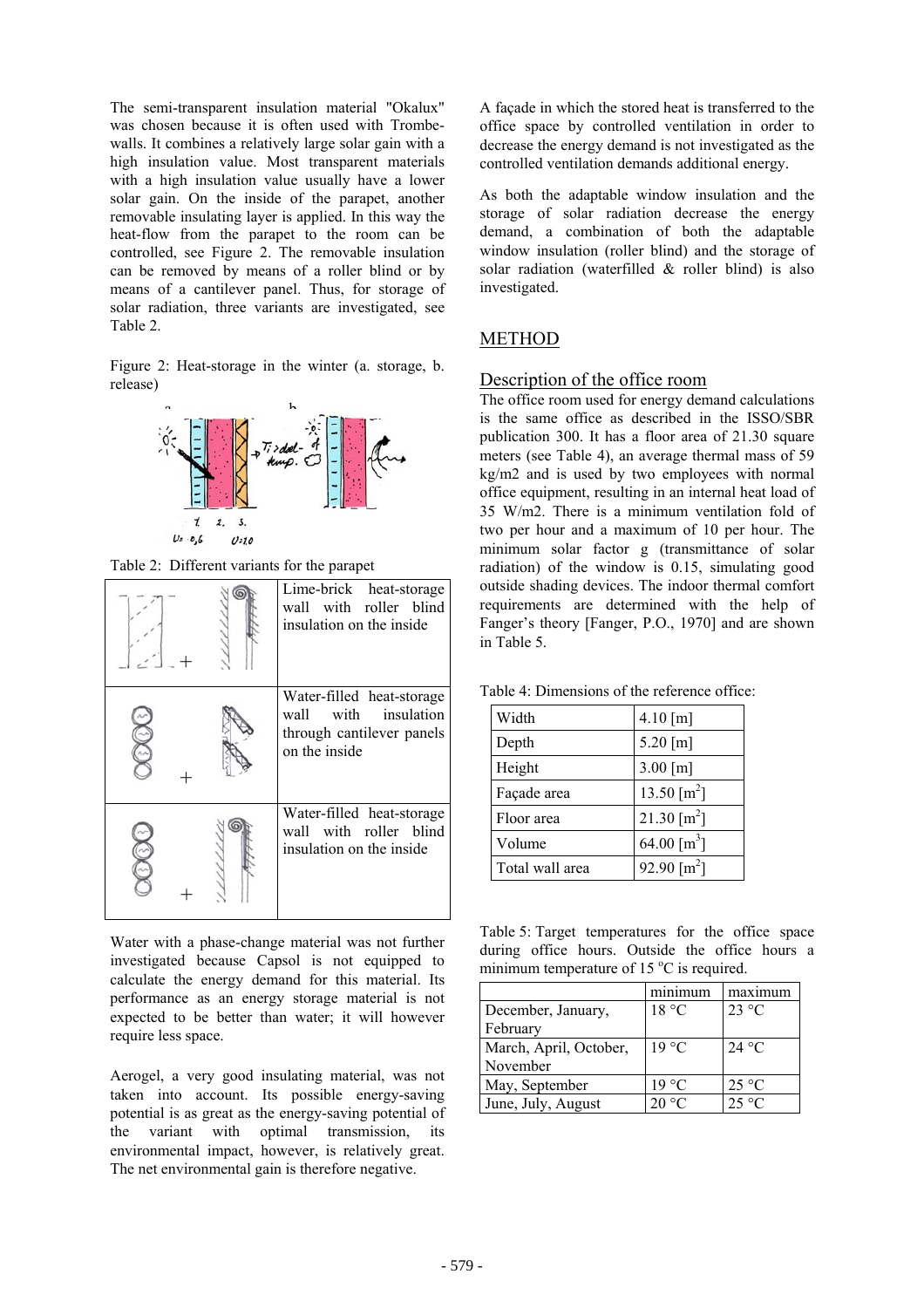## Modeling of the various façade concepts in CAPSOL

Capsol is a computer program to calculate multizonal steady-state and dynamic heat transfer, including one dimensional heat conduction, convection, view factor based infrared radiation, multizonal ventilation and solar radiation. During the dynamic calculation, a system of energy balance equations is built and solved each calculation time step, using a finite difference method.

Capsol is based on a network of thermal resistances and thermal capacitors. Each wall is represented by a series of resistances and capacitors. The walls are separating the zones. Different zone types are possible. Zones can be external or internal. Internal zones have a volume and therefore a zone capacitor external zones have not. One external zone can be the solar zone.

Capsol can simulate temperatures and energy demand through the use of controls. A control is a manipulation of the thermal behavior of the system considered in order to obtain a certain controltemperature. A control is activated or deactivated depending on the temperature in a sensor point, on the control-temperature in that point and on the control purpose (heating or cooling). Three types of controls are available: a power release in a certain point, a mechanical ventilation, and a sunshade action on a certain wall. In Tables 6, 7 and 8 a short overview is given of the modeling of the various façade concepts.

Table 7a: Standard comfort controls Winter

| Control                 | What             | Method                                        | Value            |
|-------------------------|------------------|-----------------------------------------------|------------------|
| $T_c = T_{\text{targ}}$ | Heating capacity |                                               | $+3000$ Watt     |
| $T_c = 21 \text{ °C}$   |                  | Cooling sunshade                              | solar trans-     |
|                         |                  |                                               | $mission = 0.15$ |
| $T_c = 22 °C$           |                  | Cooling   ventilation   540 m <sup>3</sup> /h |                  |

Table 7b: Standard comfort controls Summer

| Control                                                           | What | Method           | Value            |
|-------------------------------------------------------------------|------|------------------|------------------|
| $T_c = 21^{\circ}C$                                               |      | Cooling capacity | $+3000$ Watt     |
| $T_c = 22 °C$                                                     |      | Cooling sunshade | solar trans-     |
|                                                                   |      |                  | $mission = 0.15$ |
| $T_c = 24.5 \text{ °C}$ Cooling ventilation 540 m <sup>3</sup> /h |      |                  |                  |

# Adaptability of the façade

The Netherlands has a mild sea-climate, which results in mild winters and cool summers. Nevertheless, the differences in temperature and solar radiation between summer and winter are large enough to make an adaptable façade useful.

A question in this research is for which time step the façade should be adaptable. Is it enough for the energy-demand to change the façade every three months, or are the differences within a month so large that the façade must be adapted more often?

The differences in temperature and solar gain over a month are generally large (April, for example, has days with temperatures below 10  $^{\circ}$ C and days with temperatures above 20  $^{\circ}$ C). This would require a façade that is at least daily adaptable. On the other hand, from the occupants' point of view, it is not desirable to perform large, time-consuming, adaptations every day.

For the Capsol simulations, two different adaptation time steps have been chosen. The first is a seasonal time step, i.e. cooling adaptations in the summer and heating adaptations in the winter. The second adaptation time step is the calculation time step, in this case two minutes, in which either the cooling (summer) or heating (winter) adaptations can be changed.

The energy demand for heating and cooling is calculated per month, based on temperatures and solar radiation data of the reference year (1964) from the Dutch climate. As it is difficult to calculate simultaneous cooling and heating, which, with Capsol, is necessary in May and September, these two months are not included in the calculations. As the demand for cooling and heating is not very large in these months, this exclusion does not lead to large errors in the annual energy demand calculation.

## Control Temperatures

Before the calculations were performed, the so-called control-temperatures were determined, i.e. the temperatures at which a certain control is activated or deactivated (see Figure 7 for the values that are used for this paper). These temperatures, however, have a large influence on the energy-demand and on the indoor temperatures. The following effects have been found:

Turning the heating on when  $T_i$  is below 21.0 °C, instead of 20.0 °C, leads to an increase of approximately 15% in energy demand in January. Turning the cooling on when  $T_i$  is above 24.0 °C, instead of 24.5  $\degree$ C, leads to a more than 20 % increase in energy demand. However, a higher control temperature will result in larger periods of time in which the temperatures are too high to achieve thermal comfort.

As a result of former investigations (see for details [Jansen, S.C., 2002]), the control temperatures were determined. The control temperatures for the standard comfort controls (see Figure 7) are identical for all façade concepts.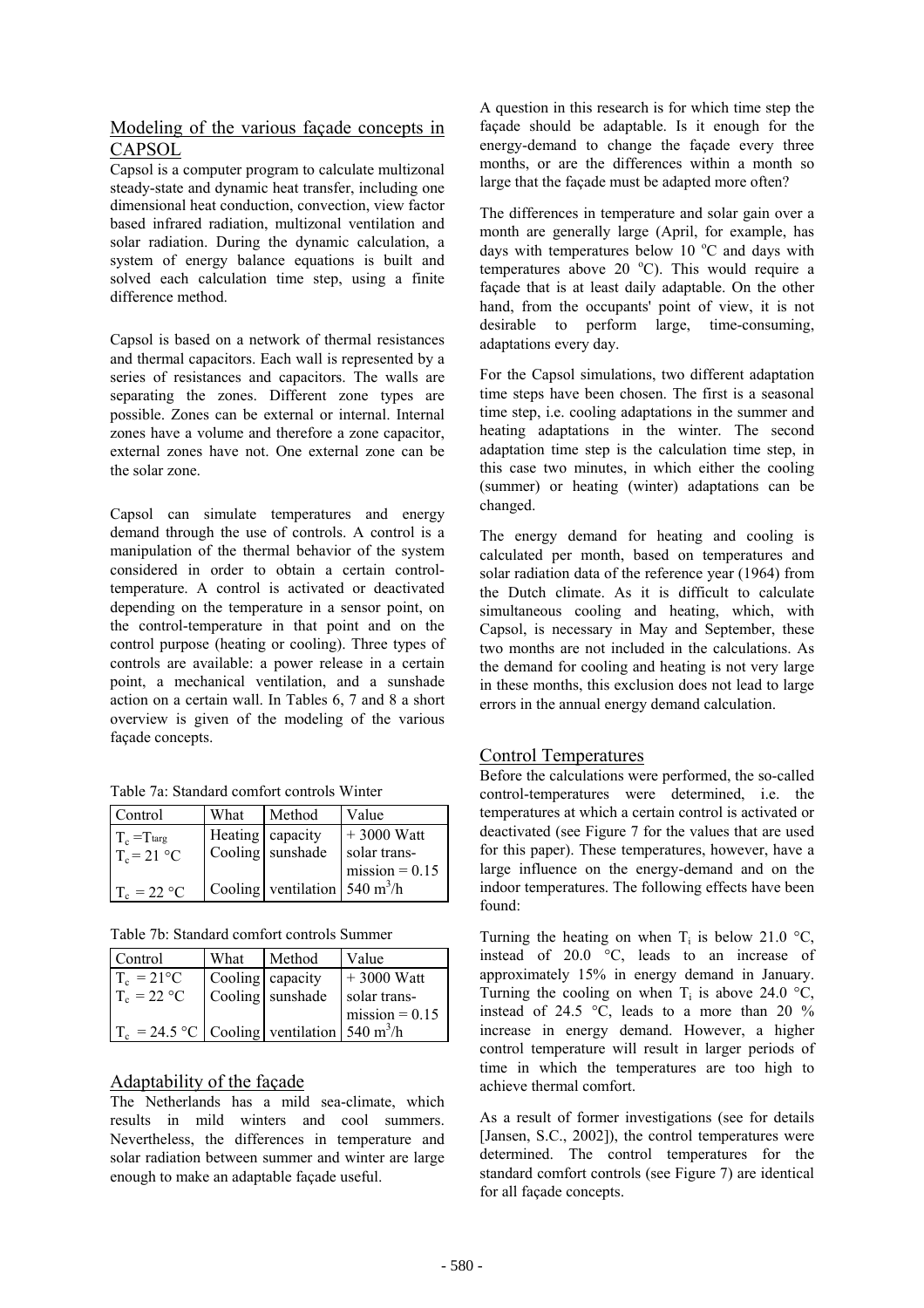|                      | Façade concept   Parapet $(8.10 \text{ m}^2)$                      | Daylight $(2.03 \text{ m}^2)$ and |                                             |  |
|----------------------|--------------------------------------------------------------------|-----------------------------------|---------------------------------------------|--|
|                      |                                                                    | View Opening $(3.38 \text{ m}^2)$ |                                             |  |
|                      |                                                                    |                                   |                                             |  |
| 1990-Reference       | $(R_c = 1.8 \text{ m}^2 \text{K/W})$                               | Double glazing                    |                                             |  |
|                      | brick 100 mm; mineral wool 50 mm;                                  |                                   | $(U = 2.8 W/m2K, solar transmission = 0.7)$ |  |
|                      | sand-lime brick 102 mm; plaster 6 mm                               |                                   |                                             |  |
| HR+-glazing          | $(R_c = 3.0 \text{ m}^2 \text{K/W})$                               | Double glazing, HR+-glass         |                                             |  |
|                      | brick 100 mm; mineral wool 90 mm;                                  |                                   | $(U = 1.7 W/m2K, solar transmission = 0.7)$ |  |
|                      | sand-lime brick 102 mm; plaster 6 mm                               |                                   |                                             |  |
| Roller Blind         | see 1990-Reference                                                 | see 1990-Reference                |                                             |  |
| Roller blind &       | see 1990-Reference                                                 | see HR+-glazing                   |                                             |  |
| HR+-glazing          |                                                                    |                                   |                                             |  |
|                      | Sliding window   see 1990-Reference                                | see 1990-Reference                |                                             |  |
| <b>Folding Panel</b> | see 1990-Reference                                                 | View:<br>Daylight:                |                                             |  |
|                      |                                                                    | see HR+-glazing                   | Single glazing                              |  |
|                      |                                                                    |                                   | $(U = 5.64$ W/m <sup>2</sup> K,             |  |
|                      |                                                                    |                                   | solar transmission = $0.7$ )                |  |
| Lime-brick           | $(U = 0.44 W/m2K)$                                                 | see 1990-Reference                |                                             |  |
| Removable            | Transparent layer;                                                 |                                   |                                             |  |
|                      | Sand-lime brick ( $\rho = 2000 \text{ kg/m}^3$ , c = 840           |                                   |                                             |  |
|                      | $J/m3)$ ;                                                          |                                   |                                             |  |
|                      | Removable insulation                                               |                                   |                                             |  |
| Waterfilled          | $(U = 0.44 W/m^2K)$                                                | see 1990-Reference                |                                             |  |
| Removable;           | Transparent layer;                                                 |                                   |                                             |  |
|                      | Water ( $\rho = 1000 \text{ kg/m}^3$ , $c = 2400 \text{ J/m}^3$ ); |                                   |                                             |  |
|                      | Removable insulation                                               |                                   |                                             |  |
|                      |                                                                    |                                   |                                             |  |

Table 6. Starting conditions of the input parameters of façade concepts.

 $Q_{\text{inter}} = 750 \text{ Watt}, \text{ from } 8:00 \text{ h to } 18:00 \text{ h}$ 

Ventilation =  $65 \text{ m}^3/\text{h}$  at night, 130 m<sup>3</sup>/h in daytime

Table 8: Additional comfort controls for the various façade concepts

| Façade concept                                                | When                                                       | Where                | Method                  | Value                                 |
|---------------------------------------------------------------|------------------------------------------------------------|----------------------|-------------------------|---------------------------------------|
| 1990-Reference;<br>HR+-glazing                                | $---$                                                      | ---                  | $---$                   | $---$                                 |
| Roller Blind                                                  | October-April:<br>18.00-8.00 hours                         | Daylight $+$<br>view | Screen-Insulation       | U-value = $1.6$ W/m <sup>2</sup> K    |
| Roller Blind &<br>HR+-glazing                                 | October-April:<br>18.00-8.00 hours                         | Daylight $+$<br>view | Screen-Insulation       | U-value = $1.1$ W/m <sup>2</sup> K    |
| Sliding window                                                | November-March:<br>$T_c < 21$ °C                           | Daylight $+$<br>view | Glass plane-Insulation  | U-value = $1.4 \text{ W/m}^2\text{K}$ |
|                                                               | October + April:<br>18.00-8.00 hours                       | Daylight $+$<br>view | Glass plane- Insulation | U-value = $1.4 \text{ W/m}^2\text{K}$ |
| <b>Cantilever Panel</b>                                       | November-March:<br>$T_c < 21$ °C                           | Daylight             | Okalux-Insulation       | U-value = $2.3$ W/m <sup>2</sup> K    |
|                                                               | October + April:<br>1800-8.00 hours                        | Daylight             | Okalux-Insulation       | U-value = $2.3$ W/m <sup>2</sup> K    |
| Lime-brick &<br>cantilever panel,                             | November-February:<br>$T_{\text{storage}} > 22 \text{ °C}$ | Parapet              | No Insulation           | U-value = $0.78$ W/m <sup>2</sup> K   |
| Lime-brick &<br>roller blind,<br>Waterfilled &                | October, March, April:<br>$T_C < T$ target - 1 °C          | Parapet              | No Insulation           | U-value = $0.78$ W/m <sup>2</sup> K   |
| roller blind                                                  | $T_C > 22 °C$                                              | Parapet              | Sunscreen               | solar transmission = $0$              |
| Roller Blind &<br>HR+-glazing $&$<br>Waterfilled<br>removable | see Roller Blind and<br>Waterfilled removable              |                      |                         |                                       |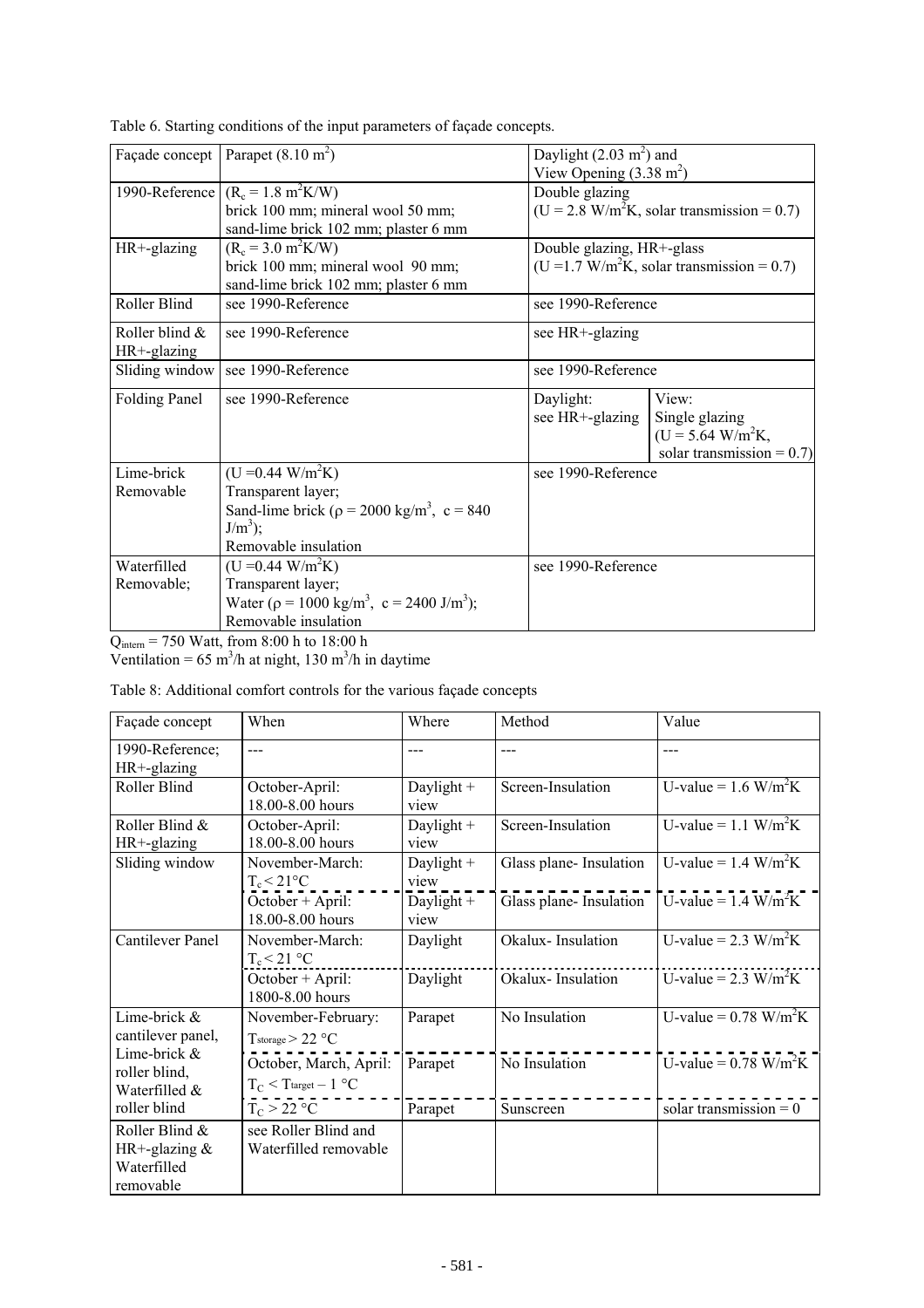## Modeling of the various façade concepts in GreenCalc

GreenCalc can quantify the total environmental impact of a building. The program consists of four modules: materials, energy, water and travel. For the façade, only the materials module is necessary as use of water and travel is the same for all façades and energy is already investigated by means of the Capsol computerprogram.

The materials module of GreenCalc is based on the TWIN-model<sup>2</sup>. Environmental effects for which no quantitative data is available are also included in the final evaluation. These effects are converted into treatment and prevention costs (in  $\epsilon$ ) In GreenCalc two steps are taken: the inventory and the aggregation. In the inventory all relevant environmental data of a product is collected. In the aggregation stage, all data is sorted by environmental impact and its contribution is determined.

GreenCalc's database contains the environmental costs for a large number of building materials, based on Dutch production processes. It is possible to make an educated guess for products that are not (yet) entered in the database.

## RESULTS

l

## Environmental Impact

Table 9 presents the results of the calculations for the various façade concepts. As the total environmental impact consists of both the materials cost and the energy demand for cooling and heating, it is important to consider the way in which both aspects are taken into account. For the materials a reference life span of 75 years is assumed, for the energy demand only 35 years is assumed due to the expected predominant contribution of sustainable energy sources by that time. Thus the total environmental cost for a life span of 75 years consists of the total materials cost added to 35 times the yearly energy demand.

Table 9 leads to the conclusion that the contribution of building materials to the environmental load is relatively small. This is partly due to the fact that only the materials of the façade were taken into account and partly due to the long reference life span.

All calculated variants have a better performance than the 1990 reference façade. Compared with the

current standard façade with HR+-glazing the differences are small and not always positive. Choosing the best combination of a daylight-view part and parapet is difficult because the differences are so small. The Roller Blind with HR+-glazing is the best variant of the daylight-view variants. For the parapet the differences are very small.

### Technical Aspects

In Table 10 a quantitative judgment of the technical feasibility of the different design concepts is presented. As the environmental impact of the various design concepts is comparable, the technical feasibility will have a large impact on the final design.

#### FINAL DESIGN

In the final design, the additional insulation for the daylight-view opening is realized through an inside roller blind which insulates through the air-cavity created between the double glazing and the roller blind. Thermal storage of solar radiation is realized by means of a water-filled parapet behind a transparent insulating material, which transports the solar energy to the water-filled parapet. In order to comply with other requirements, e.g. view, the façade is divided into different parts: two transparent parts for both daylight access and view, and two non-transparent ones for storage of solar radiation. The façade area in front of the floor construction is used for photovoltaic cells, since it cannot be used for daylight access, view or storage of solar radiation.

The roller blind on the inside, which provides a higher insulation value, is semi-transparent, and can therefore also be used against discomfort glare which is required by the Dutch Agency for Safety and Health at Work. For its insulation function it is not necessary that the roller blind is transparent as calculations showed that the use of additional insulation outside office hours saves almost as much energy as additional insulation during the whole twenty-four hour period. The proposed roller blind in combination with high efficiency glazing saves 40% of the heating energy demand.

Thermal storage of solar radiation is realized by applying an aluminum element filled with water behind a transparent insulation material (in this case "Okalux"). On the inside, another insulating layercan be added through a roller blind. This is necessary in order to control the heat flow from the parapet to the room. This free heat-gain saves an additional 26% when there is no solar radiation present, resulting in a total saving of 66% on heating energy.

<sup>2</sup> TWIN-model; Milieu Classificatie-model Bouw NIBE 1997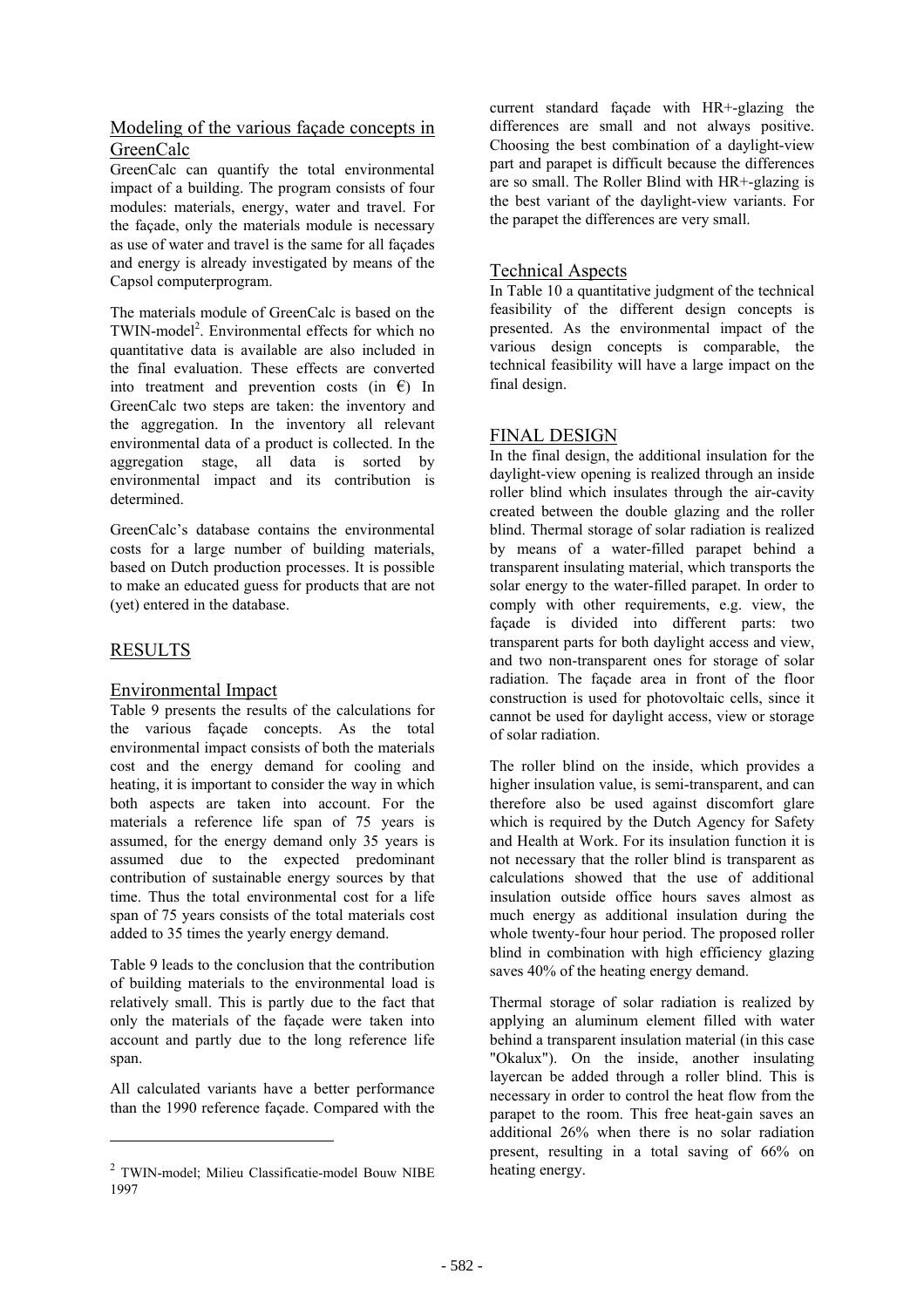|                   | Energy cost | Energy index | Materials  | Materials | Total cost | Total         |
|-------------------|-------------|--------------|------------|-----------|------------|---------------|
| Façade concept    | *35 years   |              | cost       | index     |            | Environmental |
|                   | $(in \in)$  |              | $(in \in)$ |           | $(in \in)$ | Index         |
| 1990-reference    | 9170        | 100          | 1952       | 100       | 11122      | 100           |
| HR+-glazing       | 7175        | 128          | 1405       | 139       | 8580       | 130           |
| Roller blind      | 7175        | 128          | 1504       | 130       | 8679       | 128           |
| Sliding window    | 6545        | 140          | 1599       | 122       | 8144       | 137           |
| Cantilever panel  | 6790        | 135          | 1581       | 123       | 8371       | 133           |
| Roller Blind $&$  | 6405        | 143          | 1504       | 130       | 7909       | 141           |
| $HR+$ -glazing    |             |              |            |           |            |               |
| Lime-brick &      | 7105        | 129          | 1701       | 115       | 8806       | 126           |
| cantilever panel  |             |              |            |           |            |               |
| Lime-brick $\&$   | 7105        | 129          | 1314       | 149       | 8419       | 132           |
| roller blind      |             |              |            |           |            |               |
| Waterfilled &     | 7070        | 130          | 1632       | 120       | 8702       | 128           |
| roller blind      |             |              |            |           |            |               |
| roller blind $\&$ | 4725        | 194          | 1744       | 112       | 6469       | 172           |
| HR+-glazing $&$   |             |              |            |           |            |               |
| Waterfilled &     |             |              |            |           |            |               |
| roller blind      |             |              |            |           |            |               |

Table 9: Environmental impact in  $\epsilon$  and indices for the façade concepts; calculated with Capsol and GreenCalc.

Table 10: Quantitative judgment of the technical feasibility

| Façade concept    | Practical feasibility                                                                            | Control system | Life span and           | Viability present | Comparison with |
|-------------------|--------------------------------------------------------------------------------------------------|----------------|-------------------------|-------------------|-----------------|
|                   |                                                                                                  | complexity     | maintenance             | technology        | reference       |
| Roller blind,     | Good, but extra                                                                                  | Simple         | Short, but easy to      | Good              | $0/-$           |
| Roller blind $\&$ | operation                                                                                        |                | replace                 |                   |                 |
| $HR + -glazing$   | If the screen is transparent and serves as glare stop, no additional operations are necessary    |                |                         |                   |                 |
| Slinding          | Good, but extra                                                                                  | Simple         | Short, but easy to Good |                   |                 |
| window            | operation                                                                                        |                | replace                 |                   |                 |
| Cantilever pane   | Rather difficult,                                                                                | Simple         | Difficult to            | Good              |                 |
|                   | outside mounting                                                                                 |                | replace                 |                   |                 |
| Lime-brick $\&$   | Good from the                                                                                    | Somewhat       | Easy to replace         | Good              |                 |
| roller blind      | inside                                                                                           | complicated    |                         |                   |                 |
| Waterfilled &     |                                                                                                  |                | Easy to replace         | Reasonable        | $-/--$          |
| roller blind      | If the water filled wall is also a heating and cooling element, the control system will get more |                |                         |                   |                 |
|                   | complex. On the other hand, no other heating or cooling appliance will be necessary.             |                |                         |                   |                 |

The environmental impact of the energy demand is caused by both heating and cooling. Since there is no decrease in cooling energy compared with the reference façade, the environmental impact reduction of the total energy consumption is not 66%, but 51%, compared with the 1990 reference façade.

#### Assessment of the final design

The environmental costs of the materials used in the final design are almost 20% lower than those of the 1990 reference façade. The material costs have a lower influence on the total environmental costs due to their relatively small contribution. The total environmental costs are shown in Figure 3; the environmental indices of the energy demand, the materials used and the total are shown in Figure 4.

#### Remarks

If the parapet is not used for thermal heat storage but as a power generator through photovoltaic cells, about the same amount of energy can be gained as is saved by using thermal heat storage. However, since both options are only valuable for south, southeast, or southwest façades, and because the heat surplus of the waterfilled thermal heat storage element can be transferred to e.g. the northern façade, and because the environmental impact of the materials of the PVcells is relatively high, the total environmental impact of the heat storage wall is larger for the photovoltaic cells. If the efficiency of photovoltaic cells improves, however, things might be different. In some circumstances, e.g. in other climates or when the cooling energy demand is higher due to a higher